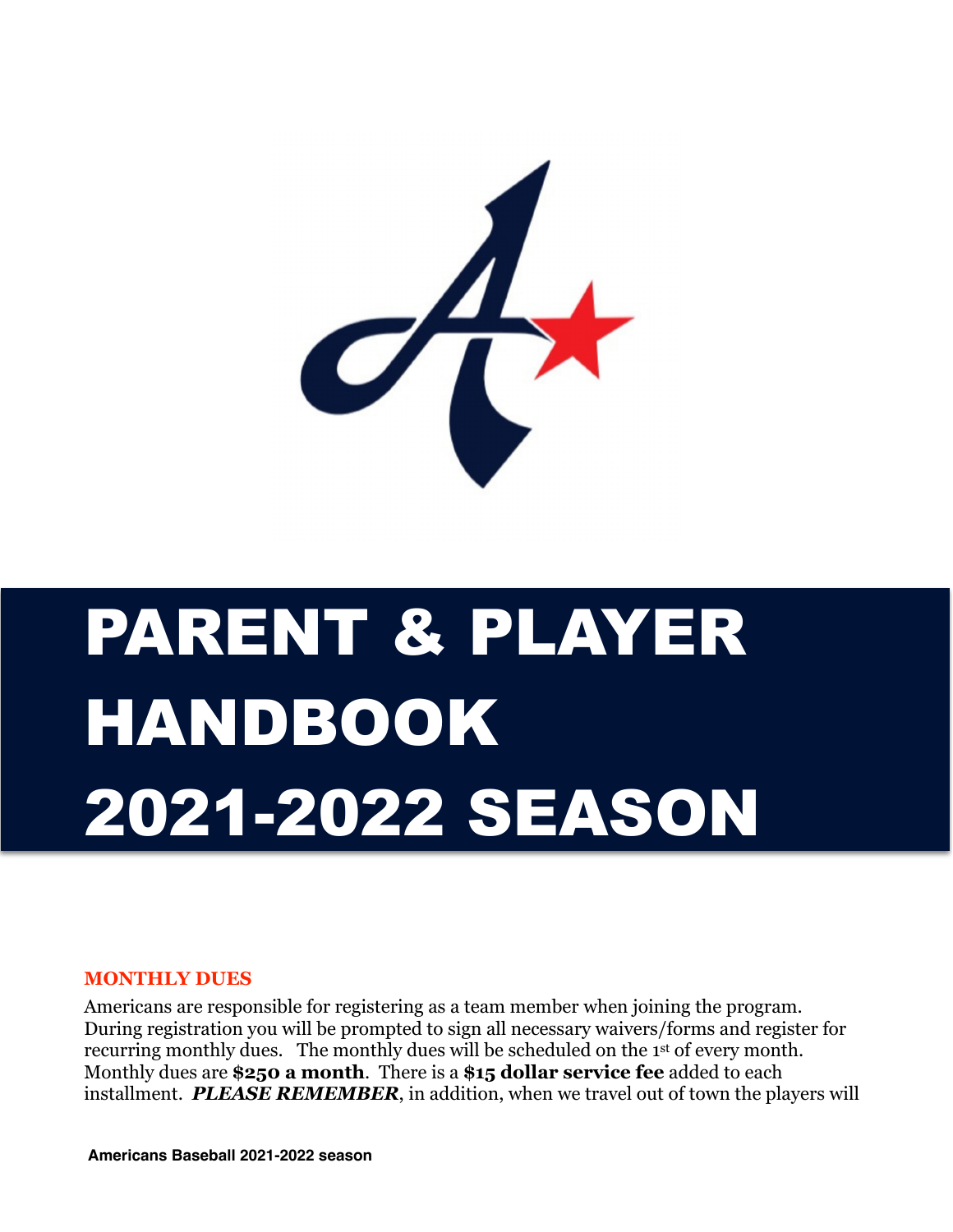split cost of the Coaches expenses (i.e. mileage to and from at IRS rate (if driving distance), hotel room, flight if needed, rental car if needed, and food per diem of \$50/day).

There are **no refunds of fees/dues** if you decide to quit an event or leave the program. All **fees/payments are forfeited**. If the monthly payment is not received **ON** the monthly setup date, the player will not be able to participate in the Americans Program until the fees are received. All Payments are made via the website online under the **"Team" tab** and **"Pay Team Dues"**. *If a credit card gets declined or canceled there will be a \$100 fee***.** 

### **COMMITMENT**

Americans is an organization that is committed to doing things at a high level. We expect that same commitment from players and parents. Players are expected to have 100% attendance to all games, practices, and team functions. We understand that there may be conflicts throughout the season but Americans is your number one priority. There will be exceptions for the players that live outside of daily driving limit. These players are expected to attend all tournaments and weekend practices. Players are not allowed to play or practice with other travel baseball organizations. If players are seeking more repetitions they can play REC baseball (8u and under). All situations and conflicts will be reviewed by Directors and Coaches.

## **PUNCTUALITY**

As Vince Lombardi said, "If you're on time, you're late." For practices, arrive to the field 15 minutes before the designated start time. Please arrive early to ensure that players are properly equipped to start practice on time (example: 6:00pm practice starts at 6:00pm not getting equipment bag put away and getting into stretching at 6:05). Arrive not later than 60 minutes prior to the start of a game (unless otherwise notified by team coaches). If for a reason beyond your control you are running late please contact your head coach or an Americans staff member.

## **ACCOUNTABILITY**

We expect every player and parent in our organization to be accountable for their actions on and off the field. Players are expected to be at all workouts, practices, and games. Baseball is a team game and by not showing up to one of these functions you are not only hurting your development but also the development of your team. Players 13yrs and up are required to communicate to the coaches on all conflicts first before a parent is to get involved.

We understand parent involvement may be necessary, but we would like initial communication to be from the player. Issues might include being late for practices or game, missing practice, playing time, playing multiple positions, and line up questions. A player should first "look in the mirror" and ask "What can I do to make the team better", instead of pointing the finger at teammates or coaches. If players can be accountable in this way, the player and team will have more success.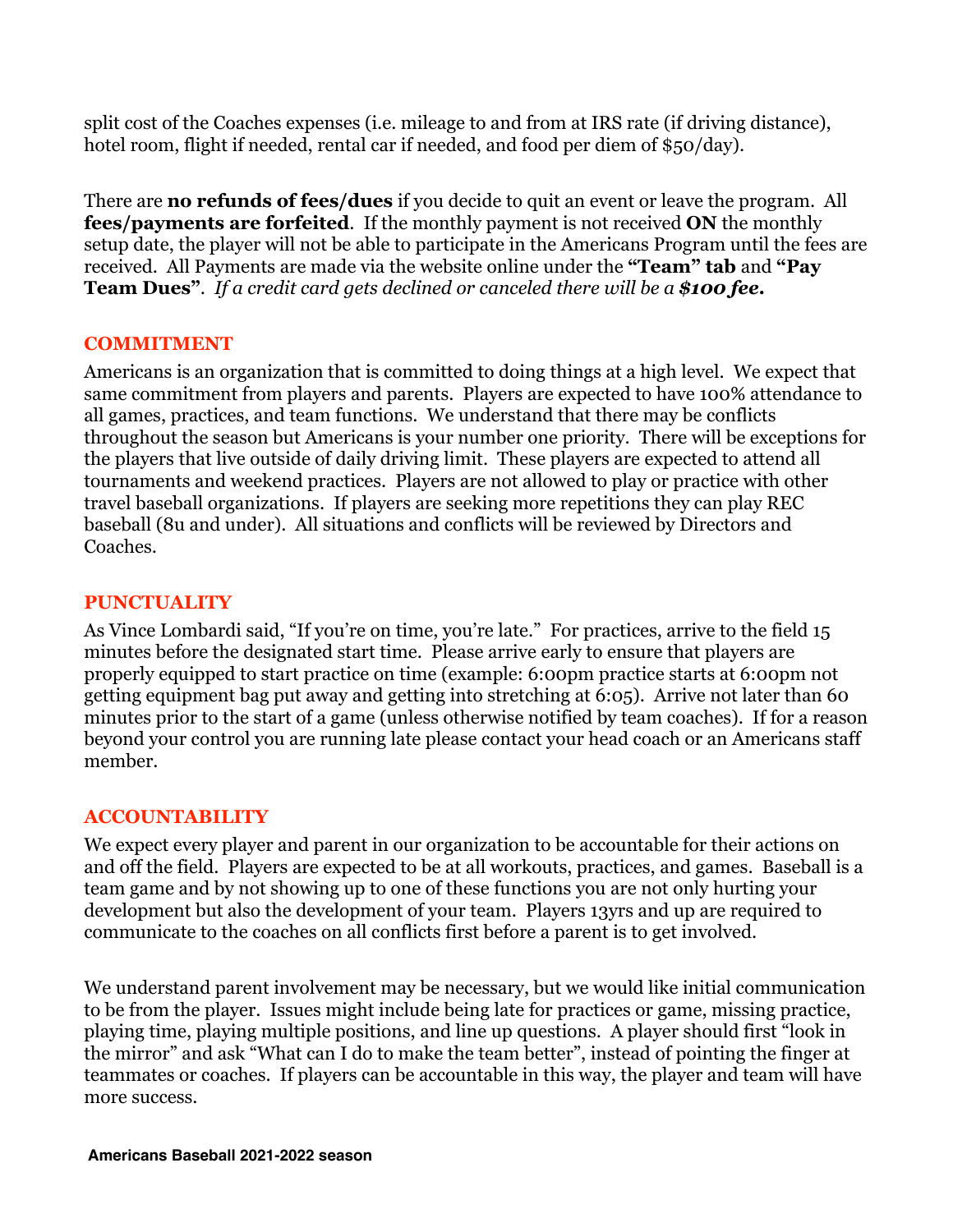## **CONDUCT AT PRACTICES AND GAMES**

Allow the coaches to work with the players for the time allotted. Please refrain from coaching your child during practices or games. It will only confuse the player if the coaches are attempting to teach them something different. Players should have their drinks with them during practices and games, coaches will not tolerate parents handing off food or drinks at any time once team activities have started. Practices will be up tempo and move quickly. Show respect for umpires. If a parent is removed from the game by an umpire there will be repercussions. Refrain from hovering by the dugout. Parents are not allowed to talk with their player during games unless an injury has occurred. Vulgar or rude behavior will not be tolerated. Have fun! Enjoy the time spent with your child doing something they enjoy.

#### **PROBLEM SOLVING/COMMUNICATION**

Remember The Most Important Rule\* Threatening physical violence or harassment via email/ text is grounds for **IMMEDIATE EXPULSION** from the program. There will be a "chain of command" when addressing player issues. Address your concerns with the coach first. If you feel your concern was not addressed properly email: Coach Joemar Melendez at joey.joeymelendez5@gmail.com. If a phone call or meeting needs to be set up to address further issues it will be. Our goal with Americans is to provide a great experience for players and parents. If you do have a problem that needs to be addressed please wait **24 hours** after an individual game or **24 hours** after the end of a tournament before contacting your coach.

#### **APPEARANCE**

As a member of a select group you are expected to dress in a neat and clean manner. For special occasions, if a team is traveling, instructions will be given on proper attire. Neatness and cleanliness are always required. When involved with an Americans game or practice, body piercings and other radically different appearance features are not allowed. Players are to wear their uniforms tucked in and hats straight at all times. Players during practices and games must wear a hat and belt to all practices and games as well.

#### **BEHAVIOR IN PUBLIC PLACES**

As a player and parent with Americans, you are expected to present a positive and favorable image in everything you do. You should be constantly aware that you are highly visible both as an individual and as a team member, and you will be representing yourself, family, and Americans at all times. Opposing players, coaches, umpires, and fans must be treated with respect and courtesy. The fact that all Americans players and parents should conduct themselves in a first-class manner does not mean that you should not enjoy yourself on and off the field. There is no reason a player cannot act in a mature and dignified manner and still play well and to the best of his ability. Good sportsmanship and manners are both possible while playing hard and trying to succeed.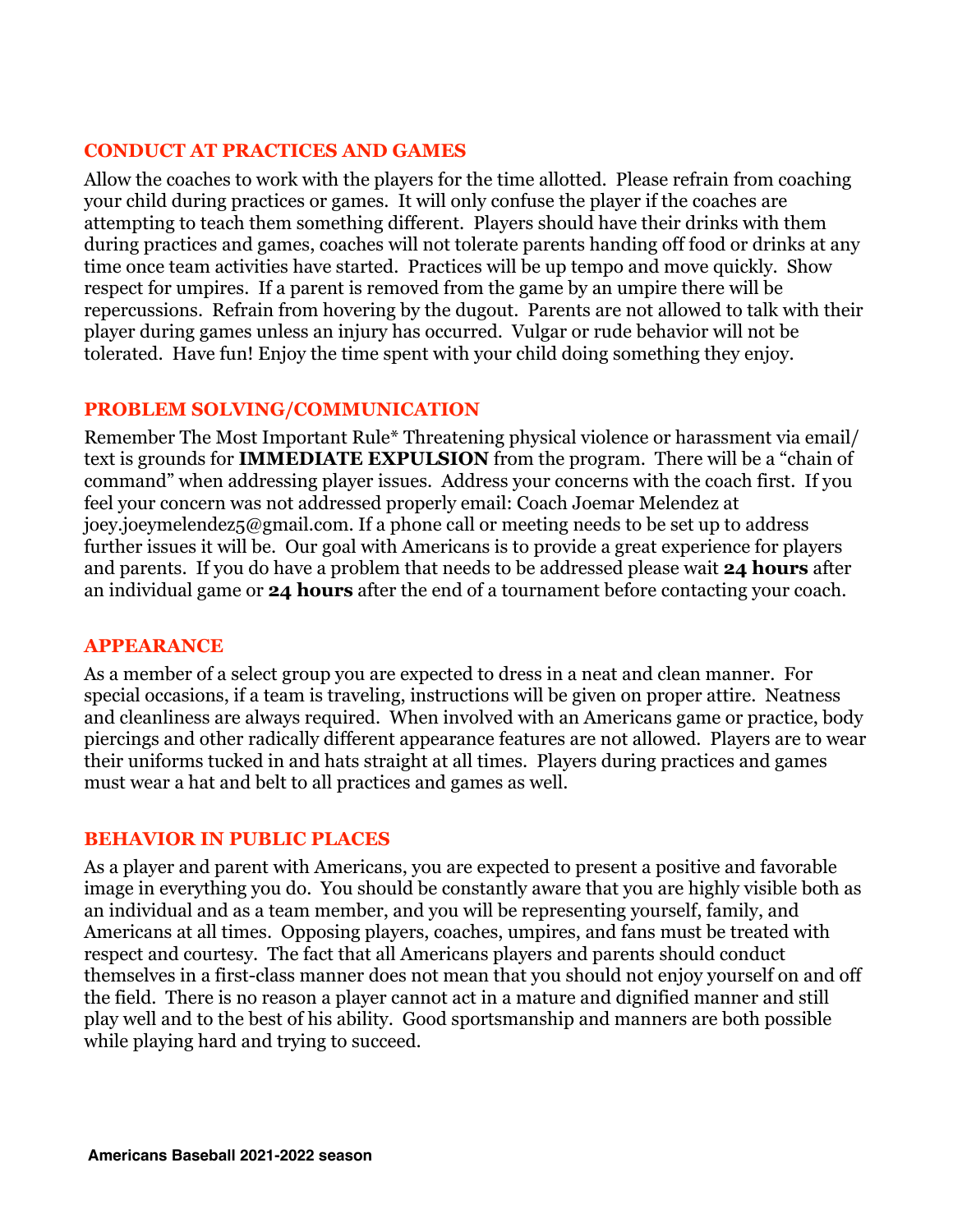#### **EQUIPMENT/UNIFORMS**

All uniforms and team practice gear will be purchased through the programs Team Uniform Package. If you need extra gear, you can purchase on our website or at our training facility. Cleats must be of appropriate color to match the uniforms. No bright, neon colors. Players must purchase an Evoshield high gloss White helmet.

### **TEAM SELECTION AND NATIONAL TEAM SELECTION PROCESS**

We will hold tryouts typically in Aug and Sept of each year. We will select our teams in September of each year and begin our season in October of each year. Our season will go through June/July of each year*. There will be National Events that will be offered in the summer of each year that will have separate tryouts. The National Events that are offered are optional and players must tryout to make the team. The National Teams will be made up of ALL AMERICANS PLAYERS.* 

### **FINANCIAL ARRANGEMENTS**

We understand Americans is a large commitment for families. If a family is having trouble making a payment please let us know. If there are certain payment arrangements or options that can help with Americans fees we are open to discussing them with you. If you fail to make a payment and do not communicate with us as to why, we will not allow your player to participate in practices or games.

## **All monies paid to Americans at any time or towards any event will be forfeited and non-refundable.**

## **INSURANCE AND MEDICAL SERVICES**

Personal health and accident insurance policies will be the primary insurance for each player in Americans. All players insurance must be given to Americans and must be in effect for the player to participate in any activity. If a player has a pre-existing ailment or injury this must be communicated to the Americans staff prior to participating in any practices or games.

## **RELATIONSHIP WITH COLLEGE COACHES, SCOUTS AND ADVISORS (HIGH SCHOOL)**

Many college recruiters, scouts and advisors will attend games. Please be conscious of all regulations that govern your contact with them as a player. Do not jeopardize your career by engaging in improper contact on or off the field. Parents are encouraged to not approach coaches or scouts at games. If the coach or scout has an interest in your son they will contact Americans coaching staff or you directly.

## **AMERICANS STORE**

The Americans store will be open a few times throughout the year. All merchandise from the Americans store is optional except for the Team hoodie.